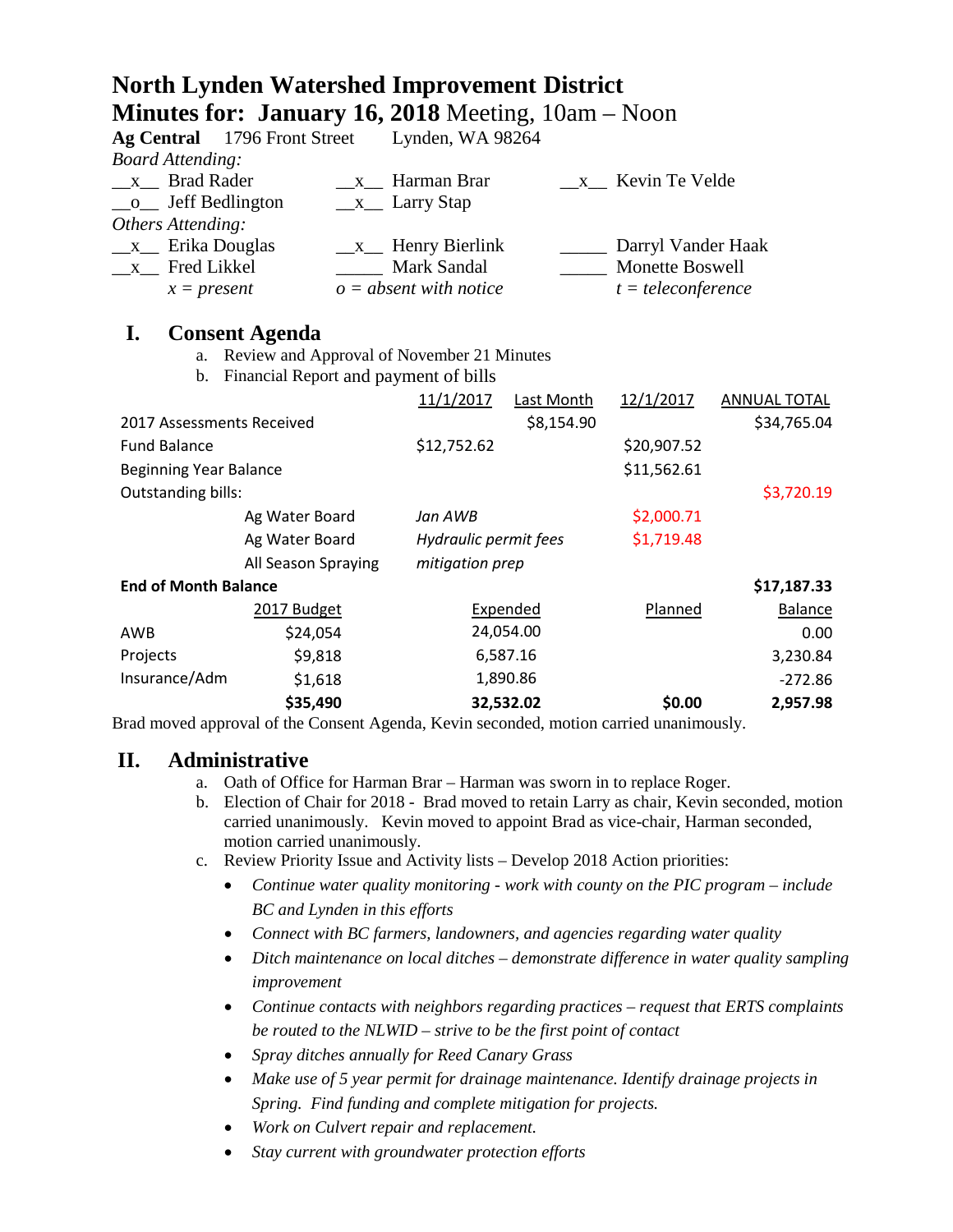# **III. Water Quality**

- a. Monitoring Results Erika distributed tables and graphs. There were mixed results in the last part of 2017. DOH is still taking intensive sampling in the Bay with hopes the beds can be proven ready to open.
- b. South Lynden source tracking project will be reported in February.
- c. ZAP unit locations, installation, O & M, reporting there are three units in service *(River at PUD and Lynden intake, and Fishtrap at LCHS)* and three on the way. The next two will be installed on Double Ditch at the border and Bertrand at Rathbone. The third may be installed as a semi portable unit on a trailer with its own water and power source as well as security. Turbidity has been a complicating factor in providing reliable readings.
- d. Report on landowner contacts Larry is talking to a landowner about sediment issues.

#### **IV. Water Supply**

- a. Hirst/Foster fix bills Bertrand is proposed as a pilot project in the "Foster Fix" bill.
- b. Review and discuss "Next Steps" draft from AWB Board The board was presented with some background on how the Watershed Management Board has developed and what opportunity there is to help them focus on some tangible tasks in the near future. The AWB's proposal to engage in developing agreements through drainage based management plans is one of the major ideas being considered. Other tasks include water quantity and quality monitoring, further development of the surface and groundwater models and budgets, and a basin-wide Water Supply Plan.

 AWB has tentatively approved the "Next Steps" proposal but needs to vet it with each WID before taking it to a broader audience. The WIDs are asked to agree with continuing work on developing the proposal and for ideas to make it better. NLWID discussion raised numerous questions with much of the discussion about how the agreements reached in the pilots would be implemented. In particular, the idea of water banks raised concerns. Water banks would seem to imply that some farmers will be paying for water and the WIDs would hold the water rights. The board felt that new water rights should be issued only to landowners.

 The Board agreed to keep the dialogue going with the AWB which intends to hold several Strategy Development Sessions between their quarterly board meetings. All WID commissioners are encouraged to participate. The next session is scheduled for 1pm on January 30<sup>th</sup>.

c. Support from State via \$450k budget request – The AWB, PUD, and Whatcom County request for State assistance in implementing the WRIA #1 Management Plan is likely to be funded from an allocation to Ecology coming out of the Hirst/Foster fix bills being debated. This would provide for much of the expense of implementing the drainage based management concept.

## **V. Drainage/Habitat**

- a. Fish/Flood meeting Fred provide notes that summarized the discussion between farmers and Ned Currance (Nooksack) and Alan Chapman (Lummi). All agreed it was a valuable exchange of information. Fish runs are down 25% from the time when they were listed. Concerns are placed more upstream and in the ocean than in the lower watershed. But we can do something and the farmers agree we need to do our part.
- b. Ditch maintenance
	- Fishtrap mitigation mitigation on the Heeringa property will occur in March/April.
	- Benson culvert need to finish a project that stalled last fall. Fred will talk with Joel, Berry Acres, and the County.
	- Pangborn Rd. ditch the old Haan field is still sitting in water. Some ideas on how to address this problem were discussed.
	- Spraying landowners on the west side of Double Ditch have constant drainage issues. An offer to include the west side of Double Ditch in the NLWID's next spray permit for as much as the Bertrand WID wants will be sent. Erika will look into writing a note of support for this.